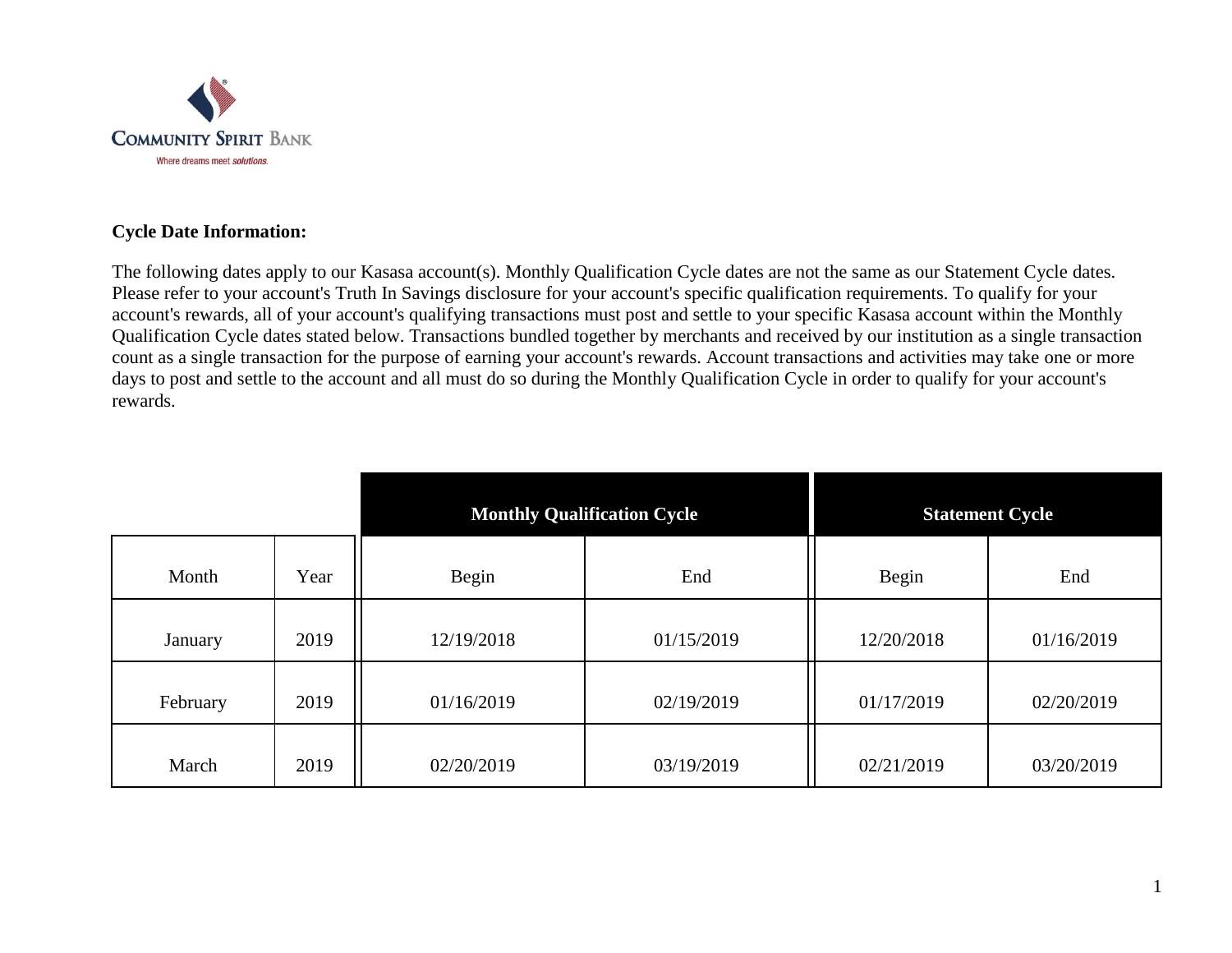| April     | 2019 | 03/20/2019 | 04/16/2019 | 03/21/2019 | 04/17/2019 |
|-----------|------|------------|------------|------------|------------|
| May       | 2019 | 04/17/2019 | 05/14/2019 | 04/18/2019 | 05/15/2019 |
| June      | 2019 | 05/15/2019 | 06/18/2019 | 05/16/2019 | 06/19/2019 |
| July      | 2019 | 06/19/2019 | 07/16/2019 | 06/20/2019 | 07/17/2019 |
| August    | 2019 | 07/17/2019 | 08/20/2019 | 07/18/2019 | 08/21/2019 |
| September | 2019 | 08/21/2019 | 09/17/2019 | 08/22/2019 | 09/18/2019 |
| October   | 2019 | 09/18/2019 | 10/15/2019 | 09/19/2019 | 10/16/2019 |
| November  | 2019 | 10/16/2019 | 11/19/2019 | 10/17/2019 | 11/20/2019 |
| December  | 2019 | 11/20/2019 | 12/17/2019 | 11/21/2019 | 12/18/2019 |
|           |      |            |            |            |            |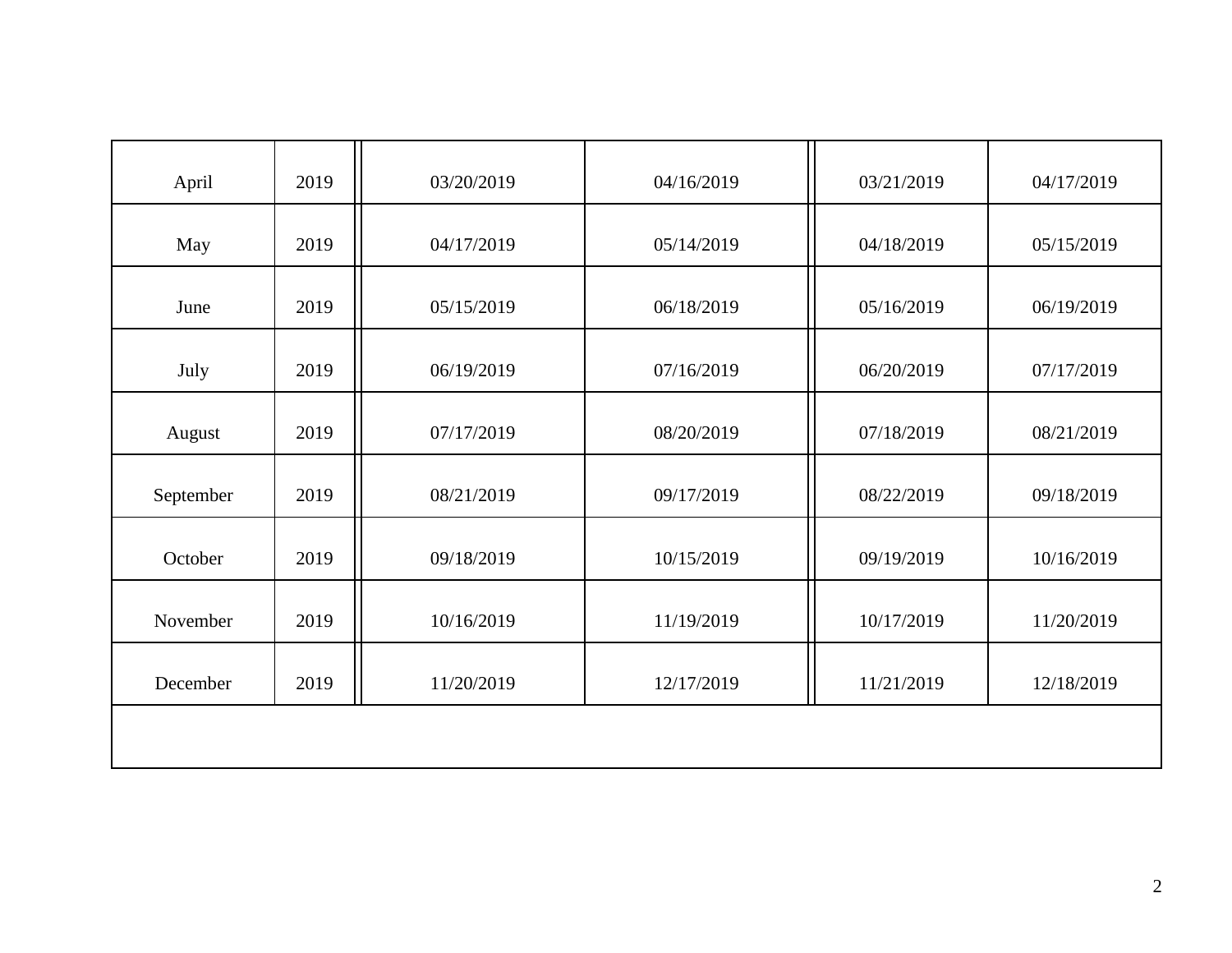| January   | 2020 | 12/18/2019 | 01/14/2020 | 12/19/2019 | 01/15/2020 |
|-----------|------|------------|------------|------------|------------|
| February  | 2020 | 01/15/2020 | 02/18/2020 | 01/16/2020 | 02/19/2020 |
| March     | 2020 | 02/19/2020 | 03/17/2020 | 02/20/2020 | 03/18/2020 |
| April     | 2020 | 03/18/2020 | 04/14/2020 | 03/19/2020 | 04/15/2020 |
| May       | 2020 | 04/15/2020 | 05/19/2020 | 04/16/2020 | 05/20/2020 |
| June      | 2020 | 05/20/2020 | 06/16/2020 | 05/21/2020 | 06/17/2020 |
| July      | 2020 | 06/17/2020 | 07/14/2020 | 06/18/2020 | 07/15/2020 |
| August    | 2020 | 07/15/2020 | 08/18/2020 | 07/16/2020 | 08/19/2020 |
| September | 2020 | 08/19/2020 | 09/15/2020 | 08/20/2020 | 09/16/2020 |
| October   | 2020 | 09/16/2020 | 10/20/2020 | 09/17/2020 | 10/21/2020 |